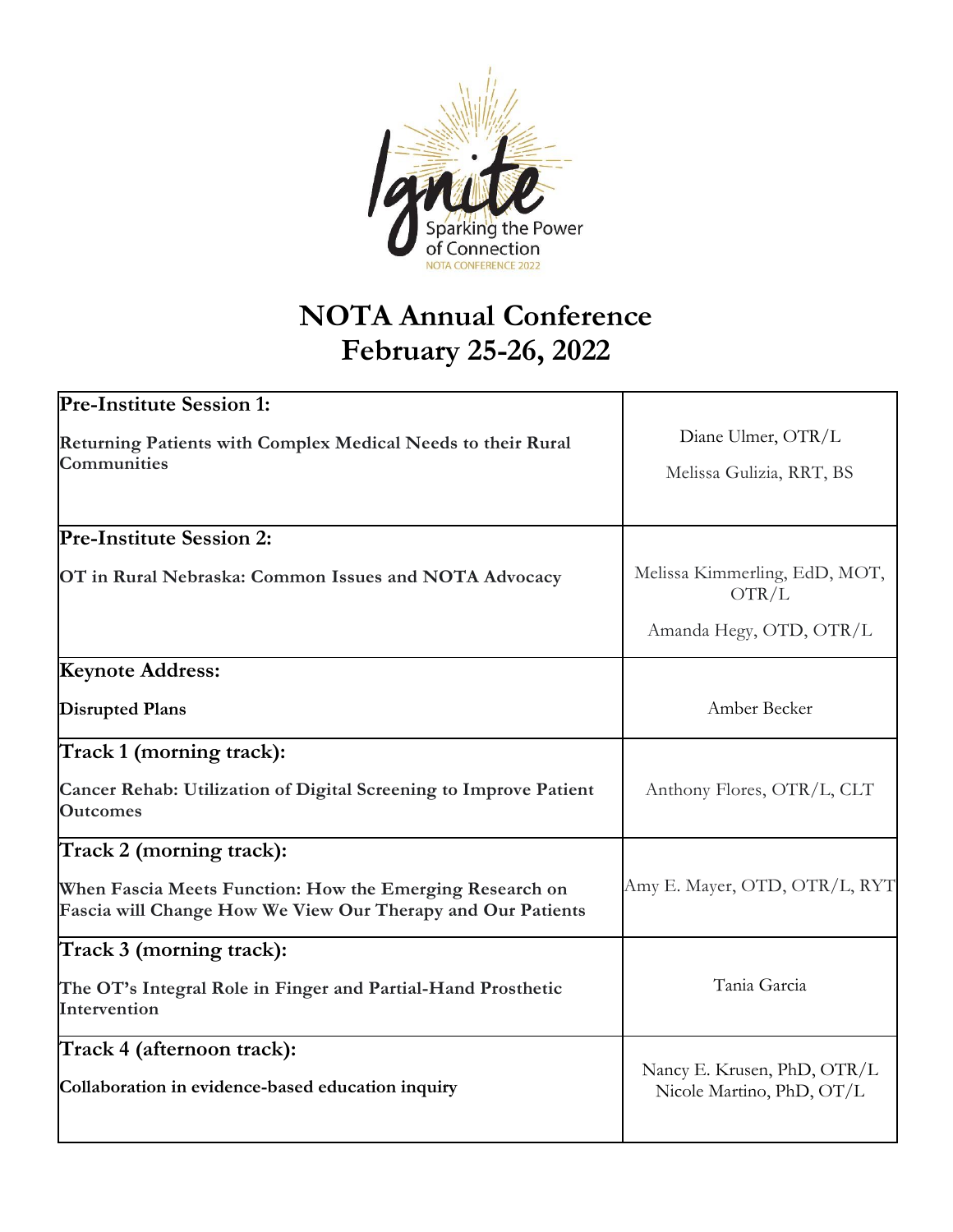| Track 5 (afternoon track):                                                                                      |                                         |  |  |
|-----------------------------------------------------------------------------------------------------------------|-----------------------------------------|--|--|
| Persisting in the Ever-Changing World of Pediatric OT                                                           | Samantha Olsen, OTD, OTR/L              |  |  |
|                                                                                                                 |                                         |  |  |
|                                                                                                                 |                                         |  |  |
| Track 6 (afternoon track):                                                                                      |                                         |  |  |
| Mind-Body interventions: Interoception and mindful attention<br>supporting clients on the cancer care continuum | Rebekah Crisp, MAT, MS,<br>MSOTR/L, CLT |  |  |
|                                                                                                                 |                                         |  |  |

# **\*Masks are required at the NOTA 2022 Conference.**

**\*Continue to next page for registration information, conference schedule,** 

**and session information.**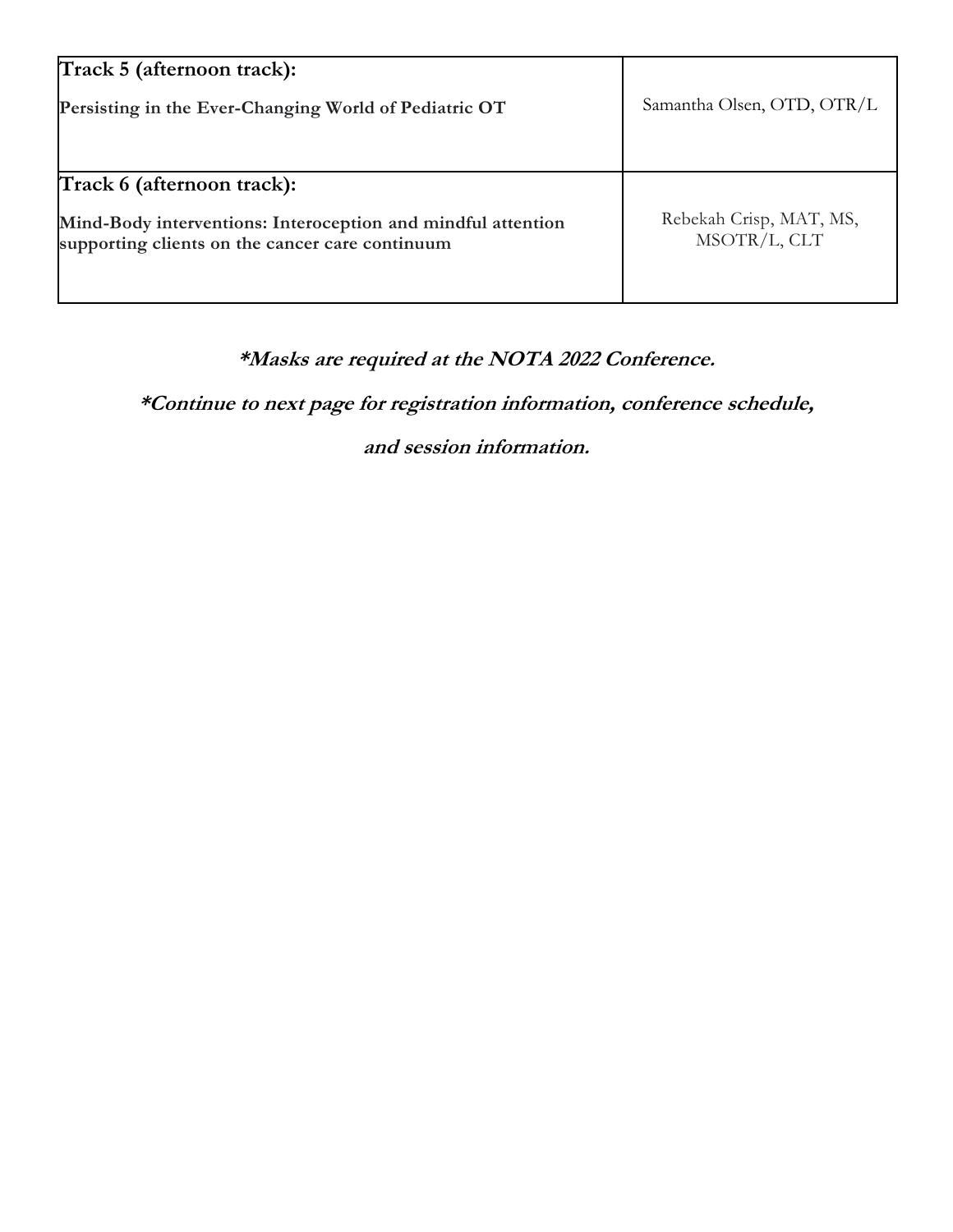## **Conference At-A-Glance Schedule**

## **Friday, February 25th**

12:30-1:30pm:

• Registration Open

1:30pm-3:00pm: (1.5 CEUs)

• Pre-Institute: Returning Patients with Complex Medical Needs to their Rural Communities

3:00pm-4:30pm: (1.5 CEUs)

• Pre-Institute: OT in Rural Nebraska: Common Issues and NOTA Advocacy

4:30pm-6:00pm:

- Registration Open
- Sponsor Booths Open
- Appetizers / "Mocktails"

6:00pm-6:30pm:

- Welcome/Awards/Recognition
- Introduction of NOTA Board Members
- Introduction of Gold Sponsor

6:30pm -7:30pm: (1 CEU)

- Keynote Welcome
- Keynote Address: Disrupted Plans (1 CEU)

## **Saturday, February 26th**

7:30am-8:00am

● Registration

8:00am-11:00am

• Sessions (3 CEUs)

11:00 am-1:00pm

- Lunch will be served
- Posters (CEU's given based on # of posters viewed)
- Sponsor Booths Open

1:00-4:00 pm: Clark Building

• Sessions (3 CEUs)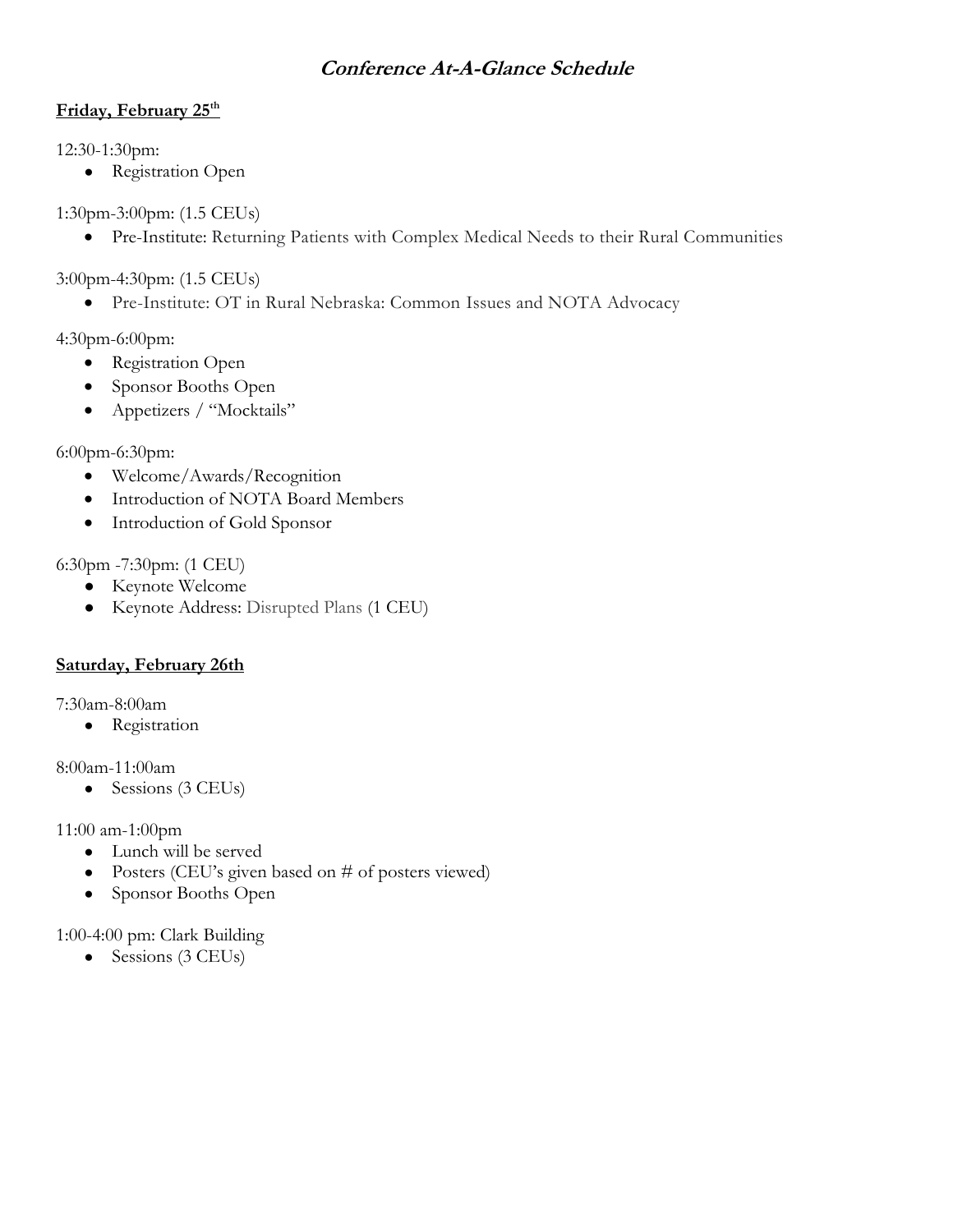## **Registration Fees**

#### **Registration for conference & membership are available online at [www.notaonline.org](http://www.google.com/url?q=http%3A%2F%2Fwww.notaonline.org&sa=D&sntz=1&usg=AFQjCNGC6XzpIdhXOyh1v6yY0a6zPFjuoA)**

\*\*Cancellation Policy: If notification of cancellation occurs prior to January 31st, 2022, refunds will be given less a \$20 administration fee.

\*\*There will be an additional fee of \$20 when registering the day of conference.

\*\*WEATHER POLICY: Due to the complexity involved with planning conference, any major weather related issues that could result in a registrant being unable to attend will be evaluated on a case by case basis. A refund of *up to 50%* may be considered but is not guaranteed. The conference planning committee would review each individual case once conference is complete and any refund will be given within 30 days.

## **Hotel Information**

A block of rooms has been reserved at the Hampton Inn & Suites Omaha-Downtown located at 1212 Cuming Street. **[Click](https://www.hilton.com/en/book/reservation/deeplink/?ctyhocn=OMADNHX&groupCode=CHHOTA&arrivaldate=2022-02-25&departuredate=2022-02-26&cid=OM,WW,HILTONLINK,EN,DirectLink&fromId=HILTONLINKDIRECT) here** to reserve your room with the discounted rate. **Rooms must be reserved by Friday, February 11th to guarantee rate.**

## **Continuing Education Sessions**

The Pre-Institute, and Keynote Speakers are unopposed educational sessions. Participants may choose 1 of 3 continuing education session tracks Saturday morning and 1 of 3 continuing education session tracks Saturday afternoon. Participants cannot move between tracks and will not receive partial credit for attendance of a portion of a course. When you register, you will be required to choose your tracks. Seating is limited for each track, so register early! (Day of conference registration will be available as seating allows.)

**Registration for conference is available online a[t www.notaonline.org.](http://www.google.com/url?q=http%3A%2F%2Fwww.notaonline.org&sa=D&sntz=1&usg=AFQjCNGC6XzpIdhXOyh1v6yY0a6zPFjuoA)**

#### **Save money on your conference registration by becoming a member of the Nebraska OT Association when you register! Save 20% with EARLY BIRD pricing!**

#### **Early Bird Pricing valid until Monday, January 31st. Don't delay, register today!**

|                    | <b>EARLY</b><br><b>BIRD</b><br>Full<br>Conference<br>$(11$ CEU's<br>possible) | Full<br>Conference<br>$(11$ CEU's<br>possible) | <b>EARLY</b><br><b>BIRD</b><br>Friday Only<br>$(4$ CEUs<br>possible) | Friday Only<br>$(4$ CEUs<br>possible) | <b>EARLY</b><br><b>BIRD</b><br>Saturday Only<br>(7 CEUs<br>possible) | Saturday Only<br>(7 CEUs<br>possible) |
|--------------------|-------------------------------------------------------------------------------|------------------------------------------------|----------------------------------------------------------------------|---------------------------------------|----------------------------------------------------------------------|---------------------------------------|
| OTR Member         | \$175                                                                         | \$210                                          | \$100                                                                | \$120                                 | \$150                                                                | \$180                                 |
| OTR Non-Member     | \$275                                                                         | \$330                                          | \$200                                                                | \$240                                 | \$250                                                                | \$300                                 |
| COTA Member        | \$150                                                                         | \$180                                          | \$75                                                                 | \$90                                  | \$125                                                                | \$150                                 |
| COTA Non-Member    | \$225                                                                         | \$270                                          | \$150                                                                | \$180                                 | \$200                                                                | \$240                                 |
| Student Member     | \$100                                                                         | \$120                                          | \$50                                                                 | \$60                                  | \$75                                                                 | \$90                                  |
| Student Non-Member | \$150                                                                         | \$180                                          | \$100                                                                | \$120                                 | \$125                                                                | \$150                                 |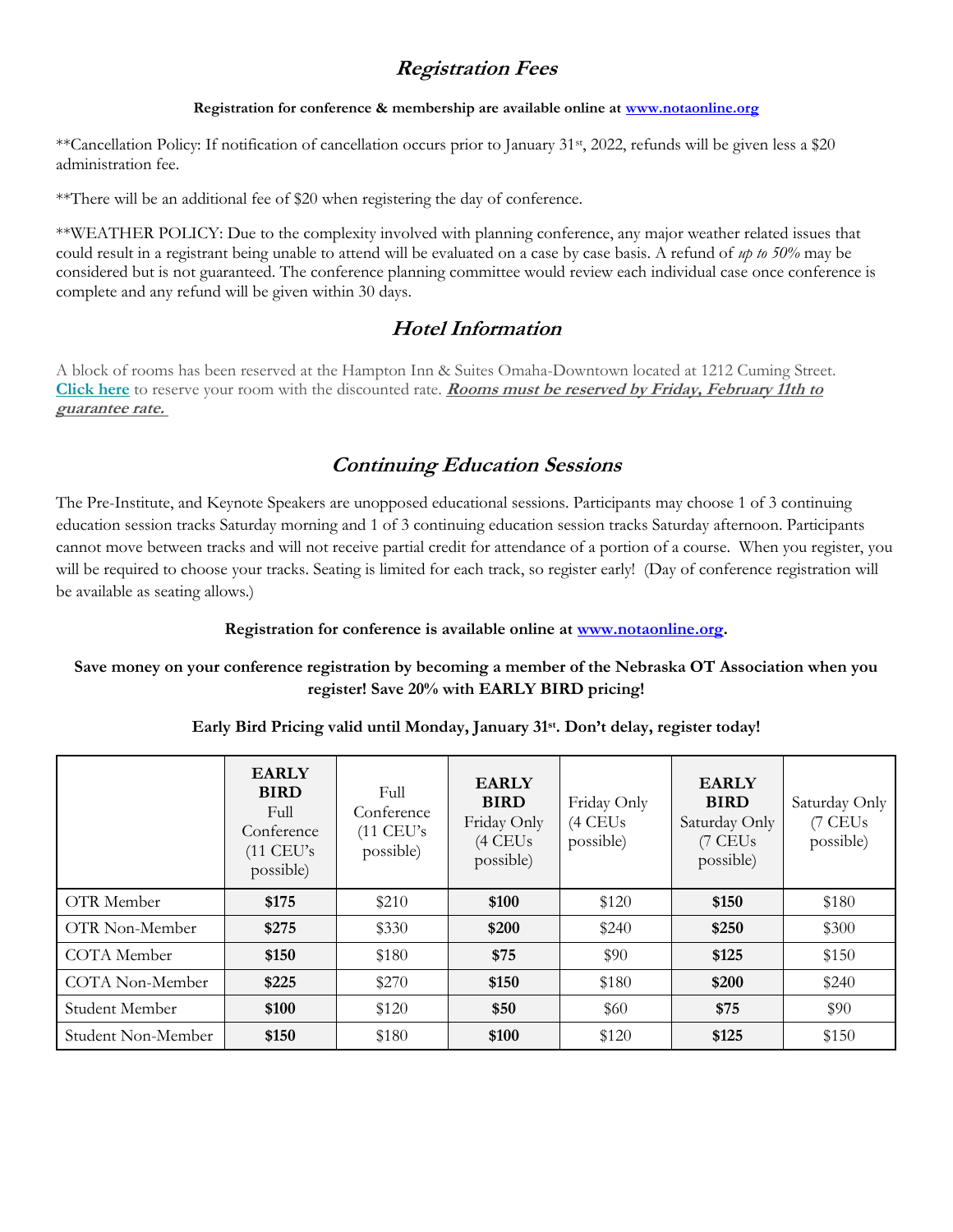## **Pre-Institute Session 1: Returning Patients with Complex Medical Needs to their Rural Communities Speakers:**

## **Diane Ulmer, OTR/L**

Diane Ulmer is an Occupational Therapist treating patients with SCI in a rehabilitation hospital setting for 20 years. In her role as the spinal cord injury program manager at Madonna Rehab Hospital she provides clinical leadership and program development for a continuum of care including long term acute care, acute rehab, transitional care, rehab day program, outpatient and follow up clinics. She provides continuing education courses regionally to help trauma hospitals prevent secondary complications and better prepare patients with SCI for rehabilitation. She has served as the coordinator for the diaphragm pacer program, was the site study coordinator for the Asubio drug trial study by DP Clinical and serves on the Nebraska AgrAbility Advisory Council.

## **Melissa Gulizia, RRT, BS**

Melissa Gulizia is a Respiratory Therapist who is currently the Pulmonary Program Manager at Madonna Rehabilitation Hospitals. She has worked at Madonna Rehabilitation Hospital for 15 years in various roles across the continuum. Melissa works close with the respiratory therapists and interdisciplinary teams on pulmonary program development, education, training, and provides consultation and education to facilities across the region. She is the current site coordinator for the Synapse Biomedical Diaphragm Pacemaker Program and serves on the Nebraska Society of Respiratory Care board along with the Lincoln Public Schools Medical Advisory Board.

#### **Course Description:**

This course will address overcoming barriers to returning patients to rural communities including access to services, caregivers, and transportation. We will also address aspects of emergency preparedness important to making community living sustainable including tools for transition planning, caregiver training and DME management. Case examples and problem solving included.

#### **Course Objectives:**

- Understand the role of the interdisciplinary team in alleviating barriers to community integration.
- Describe 2 key aspects of emergency preparedness in order to sustain long term community living.

### **Pre-Institute Session 2: OT in Rural Nebraska: Common Issues and NOTA Advocacy**

#### **Speakers:**

## **Melissa Kimmerling, EdD, MOT, OTR/L**

Melissa Kimmerling, EdD, MOT, OTR/L is the Vice President of Policy and Advocacy for the Nebraska OT Association. Through this role, she participates in advocacy initiatives for OT in Nebraska. These include working with payer sources to address reimbursement issues and scope of practice concerns, supporting legislative initiatives, and connecting practitioners with local and national resources to support their practice. She provides expert testimony on behalf of NOTA at legislative hearings. Dr. Kimmerling is also the Founding Program Director and Associate Professor for the Master in Occupational Therapy Program at Nebraska Methodist College. She also works PRN for an Omaha-based contracting company, providing outpatient and home health occupational therapy services within the greater Omaha area.

## **Amanda Hegy, OTD, OTR/L**

Amanda Hegy, OTD, OTR/L is the Vice President of Rural Health and Community for the Nebraska OT Association. Dr. Hegy received her education from Creighton University. She is employed with Franciscan Healthcare in West Point, Nebraska where she has 13 years of clinical experience. She has specialization and interest in pediatrics, orthopedics, neurological rehabilitation, hand therapy and early intervention. Dr. Hegy iis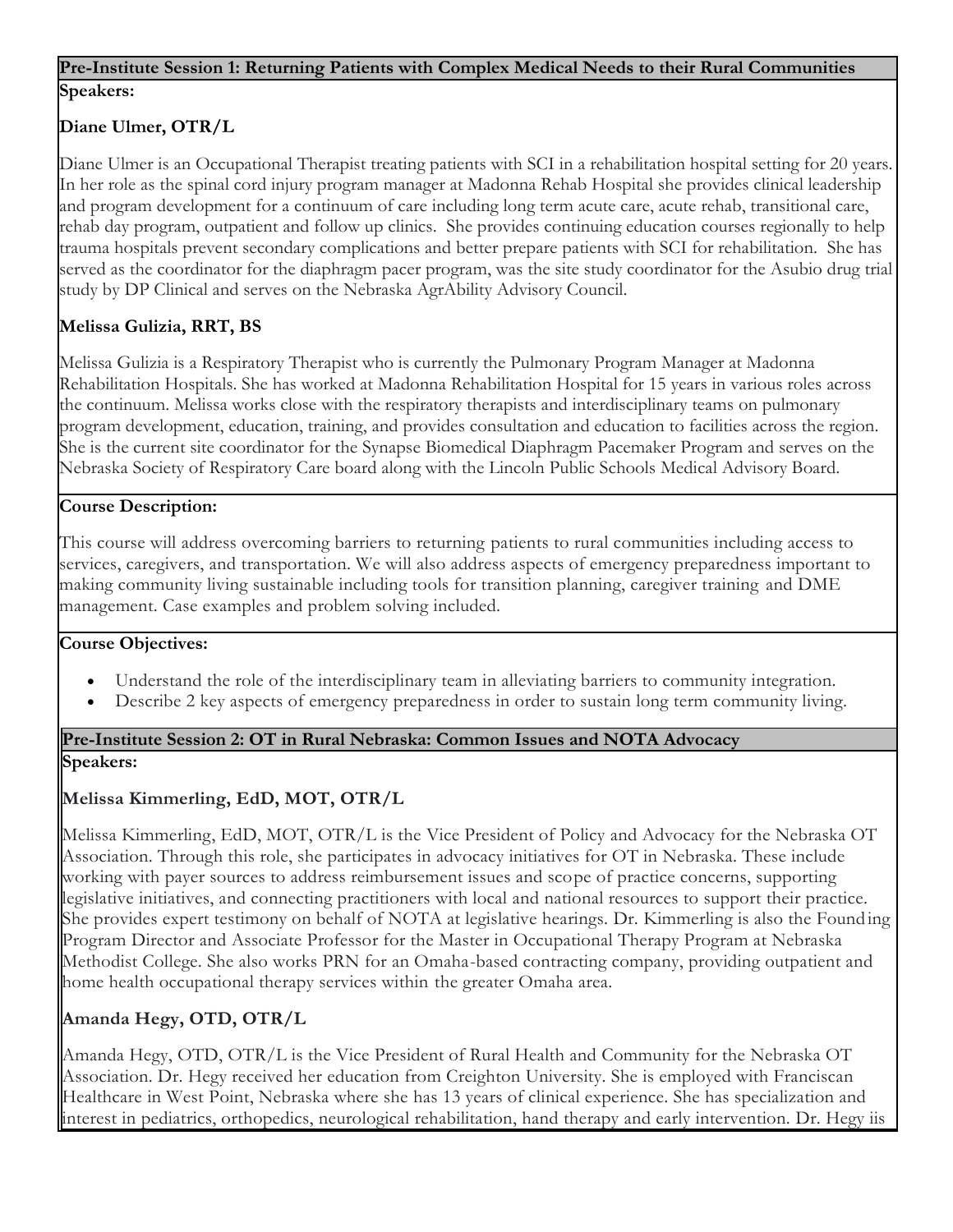also an AOTA Certified Clinical Instructor, AOTA member, has her certification in SOS Feeding Approach for Feeding Therapy, and has a Level 1 certification in Handwriting Without Tears.

### **Course Description:**

In this session, speakers will break down common issues facing practitioners in rural Nebraska including access to care and reimbursement for services. Past and current advocacy initiatives to address these issues will be discussed. Participants will be encouraged to share their current issues to inform future advocacy initiatives.

#### **Course Objectives:**

- Describe at least three issues that OTs in rural Nebraska are facing.
- Analyze the impact of these issues on recipients of OT services.
- Reflect upon the impact and potential impact of these issues on current and future occupational therapy practice in the state.
- Discuss advocacy initiatives that aim to make an impact on these identified issues.
- Demonstrate the ability to advocate for current legislative initiatives.
- Contribute to future initiatives in NE.

#### **Keynote: Disrupted Plans**

#### **Speaker qualifications:**

#### **Amber Becker**

Amber is a former elementary teacher who currently stays home with her three young children. She was a medical mystery two years ago with the onset of a rare form of MS.

#### **Course Description:**

The true life story of Amber (Tiefenthaler) Becker. Amber lives with Tumefactive Multiple Sclerosis, a rare form of MS, impacting less than 1% of those who have MS.

#### **Objectives:**

• Educate, inspire, and encourage those in the audience with my approach and outlook on life while living with my disease.

#### **Track 1 (morning track): Cancer Rehab: Utilization of Digital Screening to Improve Patient Outcomes**

#### **Speaker Qualifications:**

### **Anthony Flores, OTR/L, CLT**

Bachelor in Psychology & Fitness studies from Concordia University Seward, NE 2012 Clinical doctorate in Occupational Therapy from Creighton University Omaha, Ne 2016 Certified Lymphedema Therapist Currently working in a multidisciplinary specialty cancer rehab clinic including OT, PT and SPL. Have experience collaboration with cancer specialist including radiation oncologist in implementing screening tool to identify impairment with individuals who have radiation and chemotherapy. Treatment experience includes; upper extremities rehab, cancer rehab, lymphedema of the lower legs, abdomen, head/neck, arms. I am working directly with a startup tech company in developing a digital clinic program to maximize all patient information intake, including functional outcomes measures and patient interaction. Have experience with MIPs recoding qualifications and the requirements for all providers. Experience and interest in future of qualify care metrics directing healthcare reimbursement. I have experience with the Merit-based Incentive Payment System and have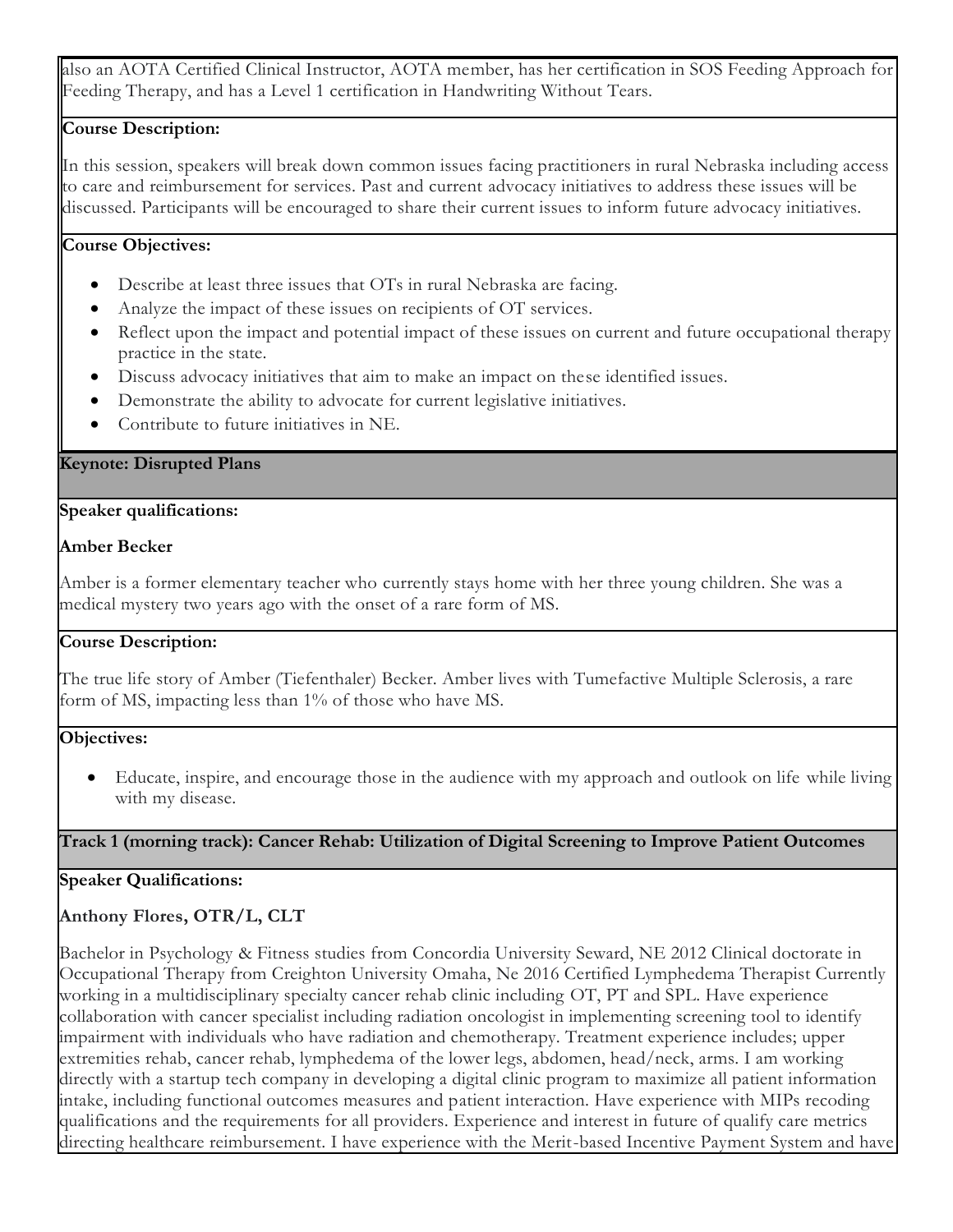worked with a digital health platform that has a management and treatment software helping to deliver quality patient outcomes while adhering the requirements developed by Medicare.

## **Course Description:**

Cancer rehabilitation require a multidisciplinary approach and can lead to multiple impairments impacting quality of life and are often overlooked, missed or not reported. A complex healthcare system and increasing cost have lead insurers to develop cost saving and outcome driven programs. Technology must be leveraged to direct patient outcomes.

## **Course Objectives:**

- Be able to describe the variety of impairments associated with cancer treatment
- Understand the cancer rehab team and the importance of collaboration
- Develop a greater understanding of the role of OT on the cancer rehab team
- Describe the importance of identifying and addressing impairments
- Describe how the Quality Payment Program (QPP) models will impact healthcare
- Better understand how technology can impact patient outcomes

## **Track 2 (morning track) : When Fascia Meets Function: How the Emerging Research on Fascia will Change How We View Our Therapy and Our Patients**

**Speaker Qualifications:**

## **Amy E. Mayer OTD, OTR/L, RYT**

Amy Mayer OTD, OTR/L, RYT has helped improve the lives of people with pain for three decades. She is an advanced myofascial release practitioner using the John F. Barnes technique. She combines this skill with her doctorate level training as an occupational therapist, and certifications in yoga, holistic stress management, Reiki and natural movement. During her career she has been recognized for her excellence in teaching, and leadership in wellness programming. Her passion is assisting people with breaking the pain cycle and empowering them to take control over their pain with practical strategies that easily mesh with everyday life.

### **Course Description:**

Practitioners will develop a basic understanding of fascia and how it influences health and function. We will discuss how fascia may be hindering client outcomes, how to take a fascia informed approach to occupation based practice across the lifespan, and how to apply basic fascia focused interventions.

### **Course Objectives:**

- Describe the primary functions of the fascial system.
- Discover how the fascia interacts with and supports other body systems.
- Discuss how tight fascia creates pain, dysfunction and hinders healing.
- Describe how influencing the fascia affects movement and function across the lifespan.
- Analyze how daily occupations may influence the health and function of the fascia.
- Apply the basic principles of myofascial release.

## **Track 3 (morning track): The OT's Integral Role in Finger and Partial-Hand Prosthetic Intervention**

## **Speaker Qualifications:**

**Tania Garcia**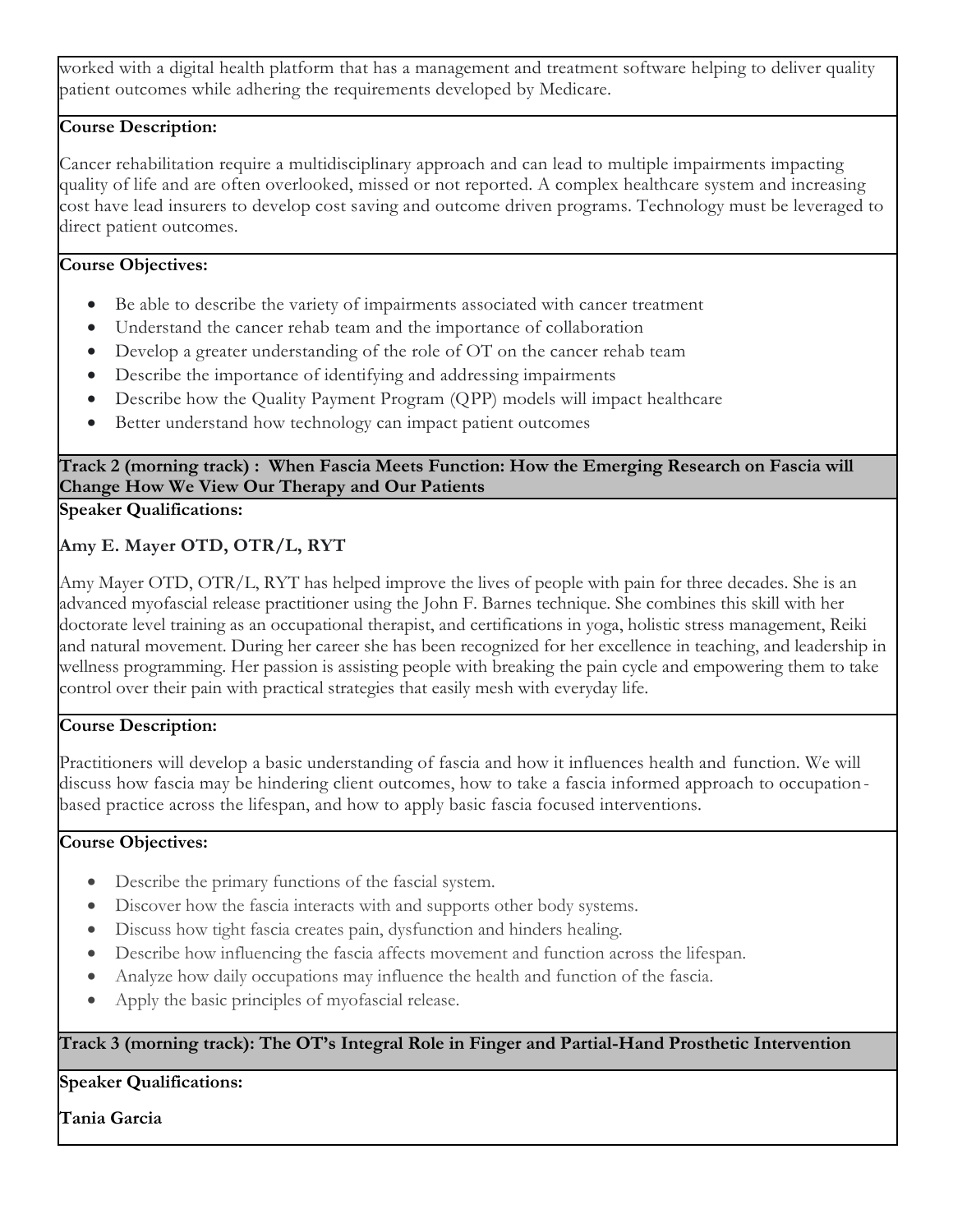Tania joined the Naked Prosthetics team in 2019 as the South Central Education Outreach Specialist (EOS). She obtained her bachelor's degree at The University of Texas at Austin and quickly started her career in the Physical Medicine & Rehabilitation field. With a background in teaching and empowering the allied healthcare academic space, Tania has a knack for igniting and cultivating cross-functional clinical relationships within the healthcare community. Her passion for helping the underserved amputee community and empowering their care team led her to the EOS role and to her current role as North America Business Development Manager.

#### **Course Description:**

Did you know 75% of heavy manual laborers cannot return to the job they held when they experienced their amputation? This presentation reviews the prevalence and etiology of this patient population, current prosthetic options available, and the integral role that OT practitioners play in supporting positive patient outcomes using body-driven prostheses.

#### **Course Objectives:**

- Compare the percentage of finger amputations to that of other upper extremity amputations
- Recognize the impact of those amputations on heavy manual laborers
- Identify available prosthetic options
- Consider how therapists can help improve prosthetic function and raise awareness for prosthetic care.

### **Track 4 (afternoon track): Collaboration in evidence-based education inquiry**

### **Speaker Qualifications:**

### **Nancy Krusen, PhD, OTR/L**

Dr. Krusen is founding director for the entry-level OTD at UNMC. Her interests include the scholarship of teaching and learning, and foundational concepts for Occupational Adaptation.

### **Nicole Martino, PhD, OT/L**

Dr. Martino is a faculty member at UNMC teaching the Integrative Practice series. Her interests include knowledge translation and its inclusion in education and practice.

### **Course Description:**

Through presentation and robust group conversations, the session explores evidence-based education inquiry as an attainable part of daily practice incorporating knowledge translation to improve outcomes.

### **Course Objectives:**

- Find their place in the continuum of evidence-based education inquiry
- Apply knowledge translation in evidence-based education inquiry
- Network for collaboration in evidence-based education inquiry

### **Track 5 (afternoon track): Persisting in the Ever-Changing World of Pediatric OT**

**Speaker Qualifications:**

### **Samantha Olsen, OTD, OTR/L**

Looking for new ways to help families using occupational therapy. Outside the Box Thinker. I've known that I wanted to serve children and families with my skills as an occupational therapist. But, it was during the switch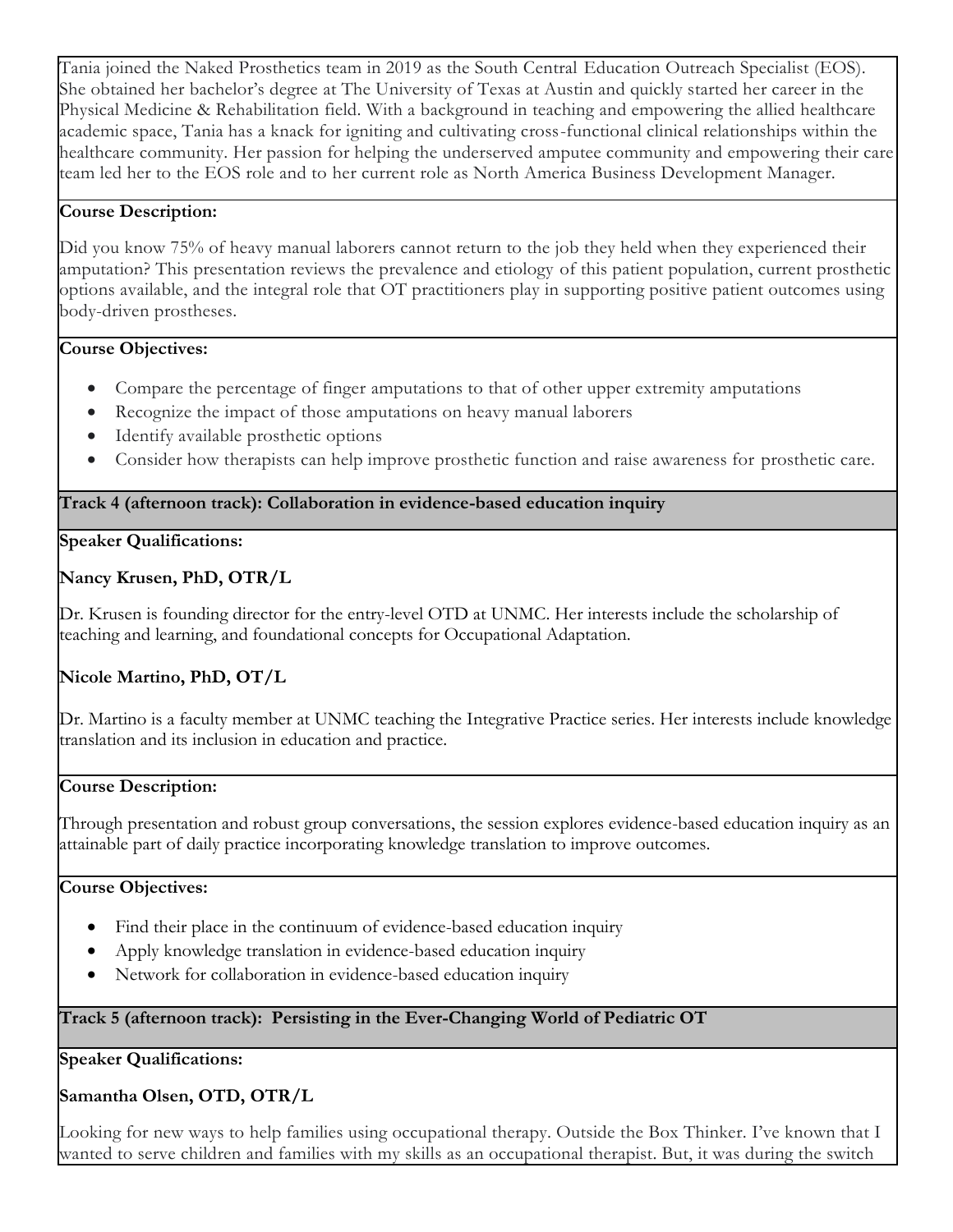to telehealth in the midst of the COVID pandemic that I got the idea of how to do more to make a difference and the idea behind Persist Therapy was born. The quest to invent and improve is not a new thing. From a very young age, I have had an entrepreneurial spirit. I explored different ways to do things – from selling crafts at the end of the driveway – to mixing up the traditional idea of a lemonade stand by offering snow cones. Throughout childhood, I was always creating, designing and modifying my toys – and that passion has never gone away. And finding the right profession to use this mix of talents took some time. I never quite knew what I wanted to do until I found Occupational Therapy. However, from the first day, I knew I was meant to be an OT. After completing my doctorate at Creighton University, I returned to my roots outside of Cleveland, MN. I started by working with adults in a neurology population and switched gears in 2017 to start working with kids. I love watching kids learn, discover and explore as I work with them; they teach me new things daily. While the pandemic has been an area of struggle for so many, it was a period of enlightenment and re -envisioning for me. Through a forced shift to telehealth, I solidified the idea that therapy is more effective when completed in the natural environments of kids and their families : in the home, daycare, or school. And the model of providing therapy in the home fit right in with my passion for sibling and family therapy services– addressing struggles in the home through activities, relationship and sensory based approaches. When not working, I enjoy spending time with my family on the lake – our little slice of heaven. I enjoy being outdoors at the lake, cabin or farm, traveling to new places and socializing with friends. I am also a volunteer firefighter for the local fire department. I am honored to be part of the Inaugural Minnesota Board of Occupational Therapy, working on the Compliance Committee to hold other occupational therapists to the highest standards.

### **Course Description:**

If you're a thinker, a creator, a do-er, a push beyond the boundaries kind of OT--this course is for you! The world around us is changing every day, and occupational therapists should be a leader in changing therapy services. Join presenter Sam Olsen as she discusses all of the aspects of creating a non-traditional occupational therapy practice in rural Minnesota. Learn about different ways to partner with our clients and families to provide best practice pediatric OT services.

### **Course Objectives:**

- Complete the session with 3 new ideas for working in non-traditional OT roles.
- Learn about 3 supports and resources for OTs.
- Develop an understanding of how to create and practice in a mobile OT business.
- Learn concepts for different ways to provide OT services to our clients and families.
- Collaborate with other members of the group to share ideas and goals.
- Leave the session with at least 1 action item to do within the next month.

**Track 6 (afternoon track): Mind-Body interventions: Interoception and mindful attention supporting clients on the cancer care continuum**

#### **Speaker Qualifications:**

## **Rebekah Crisp, MAT, MS, MSOTR/L, CLT**

Rebekah Crisp works as a PORI-Certified Oncology Rehabilitation Therapist at her dream job with Oncology Rehab in Centennial CO, serving clients in an out-patient setting through her program called ADEPT. She has developed this client-centered program to address the biopsychosocial needs which include side-effect management and cancer related cognitive impairment. She brings her experience as a high school math teacher, yoga and meditation practitioner, yoga teacher trainer, musician, improv actor, and occupational therapist to serve her clients' experience of their best life. She is a graduate of University of North Carolina at Chapel Hill with both a Master of Arts in Teaching and a Master of Science in Occupational Therapy. She has a Master of Science in Mathematics from North Carolina State University and Bachelor of Arts in a double major of Math and Psychology from University of North Carolina at Charlotte. She has earned three 200-hr and one 500-hr